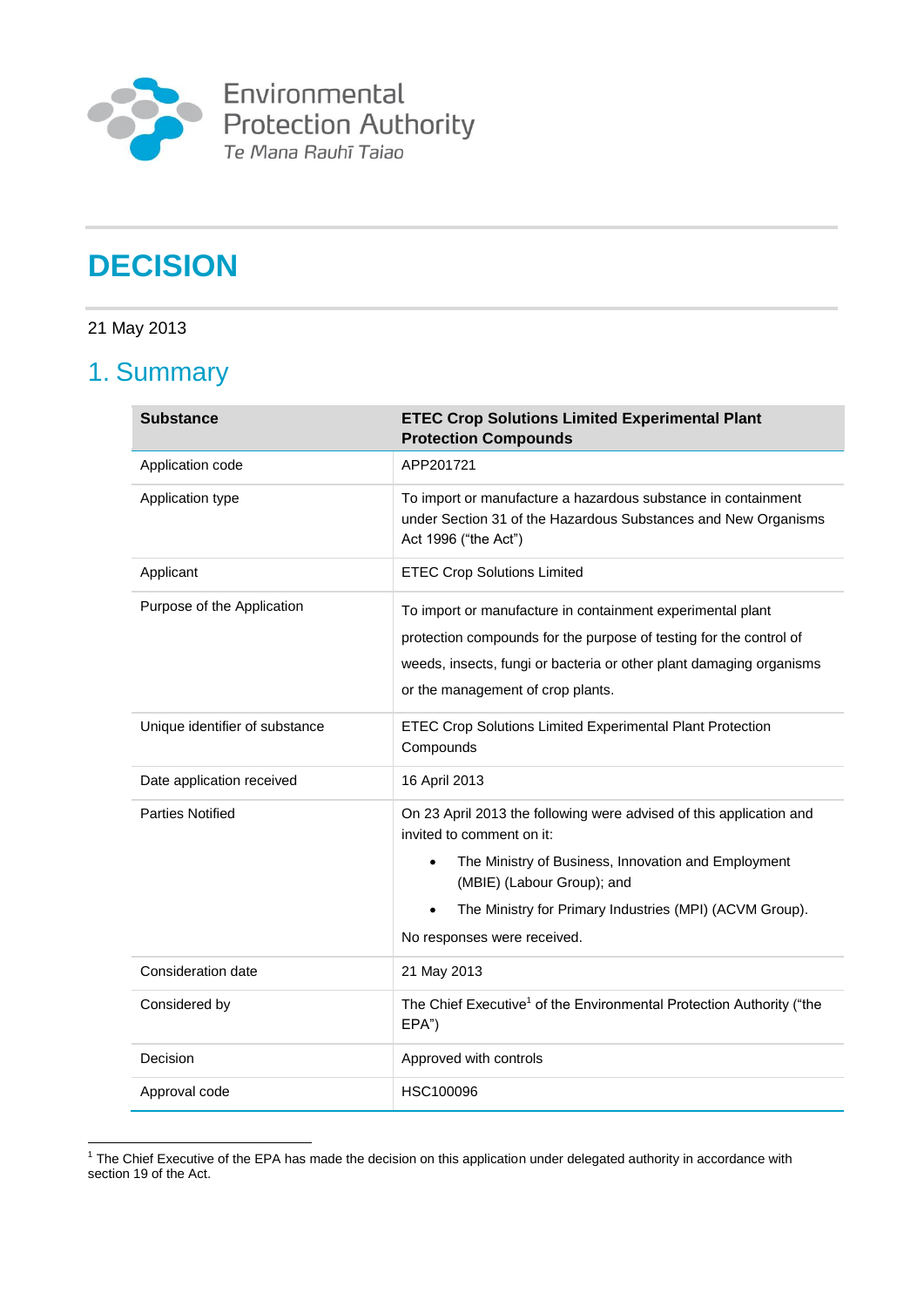# 2. Background

- 2.1. A containment approval is required for experimental substances that require efficacy and residue studies to be completed before they can be registered. A generic containment approval allows a company to carry out the testing of unapproved substances without having to apply for an approval each time. This approval is time limited and assigns controls that must be complied with.
- 2.2. ETEC Crop Solutions Limited Experimental Plant Protection Compounds include insecticides, herbicides, fungicides, plant growth regulators, wetting agents and other plant protection compounds. The substances will be imported into New Zealand.
- 2.3. The purpose of this application is to import limited quantities of experimental hazardous substances in containment for research and development. The substances will be trialled in New Zealand with the intention of gaining full EPA approval and registration under the Agricultural Compounds and Veterinary Medicines (ACVM) Act 1997.

# 3. Eligibility

3.1. As the purpose of the application amounts to 'research and development on any hazardous substance to acquire information for use in assessing the substance in accordance with the Act' the staff consider that the application qualifies for consideration under section 30(b) of the Act.

### 4. Hazardous properties

- 4.1. The application includes sufficient information to be able to identify the purpose of the application and controls to ensure that the substances can be adequately contained.
- 4.2. The staff note that the hazard information available on the substances is limited, as the substances are experimental and not yet commercialised. However, it is assumed that ETEC Crop Solutions Limited Experimental Plant Protection Compounds have the potential to cause adverse effects to human health and the environment. Controls have been assigned to the substances to mitigate these potential risks and ensure ETEC Crop Solutions Limited Experimental Plant Protection Compounds are contained.

# 5. Potential risks

5.1. The applicant has identified and assessed the potential risks and given detailed proposals for, and identified impacts of, risk management. The staff have considered the risks to the environment, human health and Māori as set out below.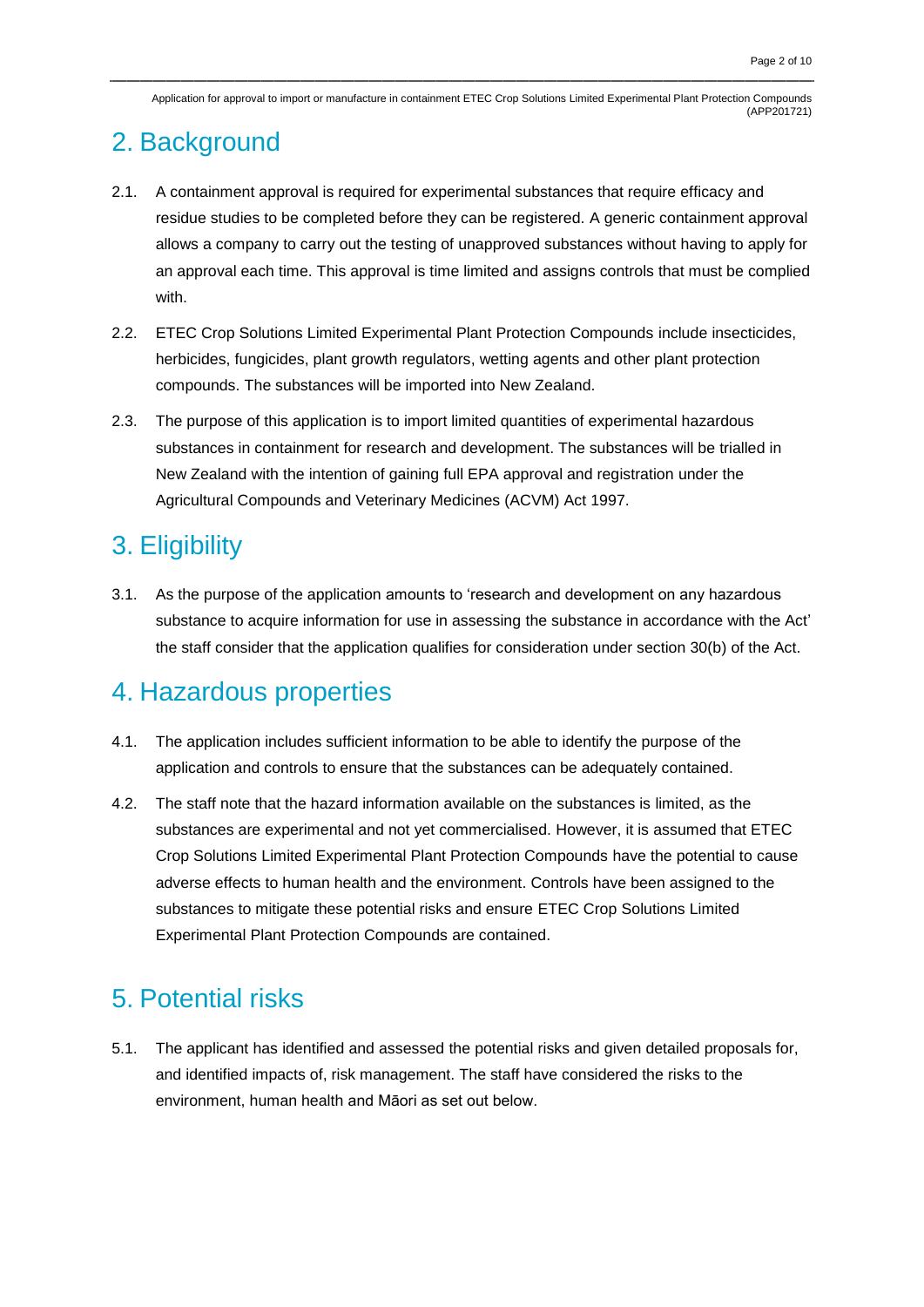5.2. The staff consider that, based on the considerations below and the controls imposed, ETEC Crop Solutions Limited Experimental Plant Protection Compounds can be adequately contained.

#### Risks to the environment

- 5.3. The staff consider that adverse effects on the environment could arise from:
	- an accident during storage, use or transportation of ETEC Crop Solutions Limited Experimental Plant Protection Compounds, resulting in their release. For example, a spillage could contaminate waterways.
	- failure to follow procedures in Sections 3.4 and 4 of the application (see Appendix C of this decision) resulting in release of the substances beyond containment, which may result in the destruction of beneficial plants and insects.
- 5.4. The controls in Appendix A are set to reduce the risk of these adverse effects occurring. These controls relate to the packaging of, use of, emergency management and disposal of ETEC Crop Solutions Limited Experimental Plant Protection Compounds. They also set requirements for field trials to ensure ETEC Crop Solutions Limited Experimental Plant Protection Compounds are kept contained.
- 5.5. The staff consider that, taking into account the containment regime proposed by the applicant including packaging, storage, transport, use, disposal and minimisation of the potential for accidental release, plus the containment controls in Appendix A and controls in place under other legislation, the risks to the environment are negligible.

### Risks to human health

- 5.6. The staff consider that adverse effects on human health could arise from:
	- an accident during storage, use or transportation of ETEC Crop Solutions Limited Experimental Plant Protection Compounds, resulting in their spill or release beyond containment. For example, a spillage could result in a worker being exposed.
	- failure to follow procedures in Sections 3.4 and 4 of the application (see Appendix C) resulting in release of the substances from containment and exposure to people. To mitigate the risk, people handling ETEC Crop Solutions Limited Experimental Plant Protection Compounds should have specialist training and use personal protective equipment.
- 5.7. The controls in Appendix A are set to reduce the risk of adverse effects occurring. These controls relate to the packaging of, use of, emergency management and disposal of ETEC Crop Solutions Limited Experimental Plant Protection Compounds. They also set requirements for field trials to ensure ETEC Crop Solutions Limited Experimental Plant Protection Compounds are kept contained.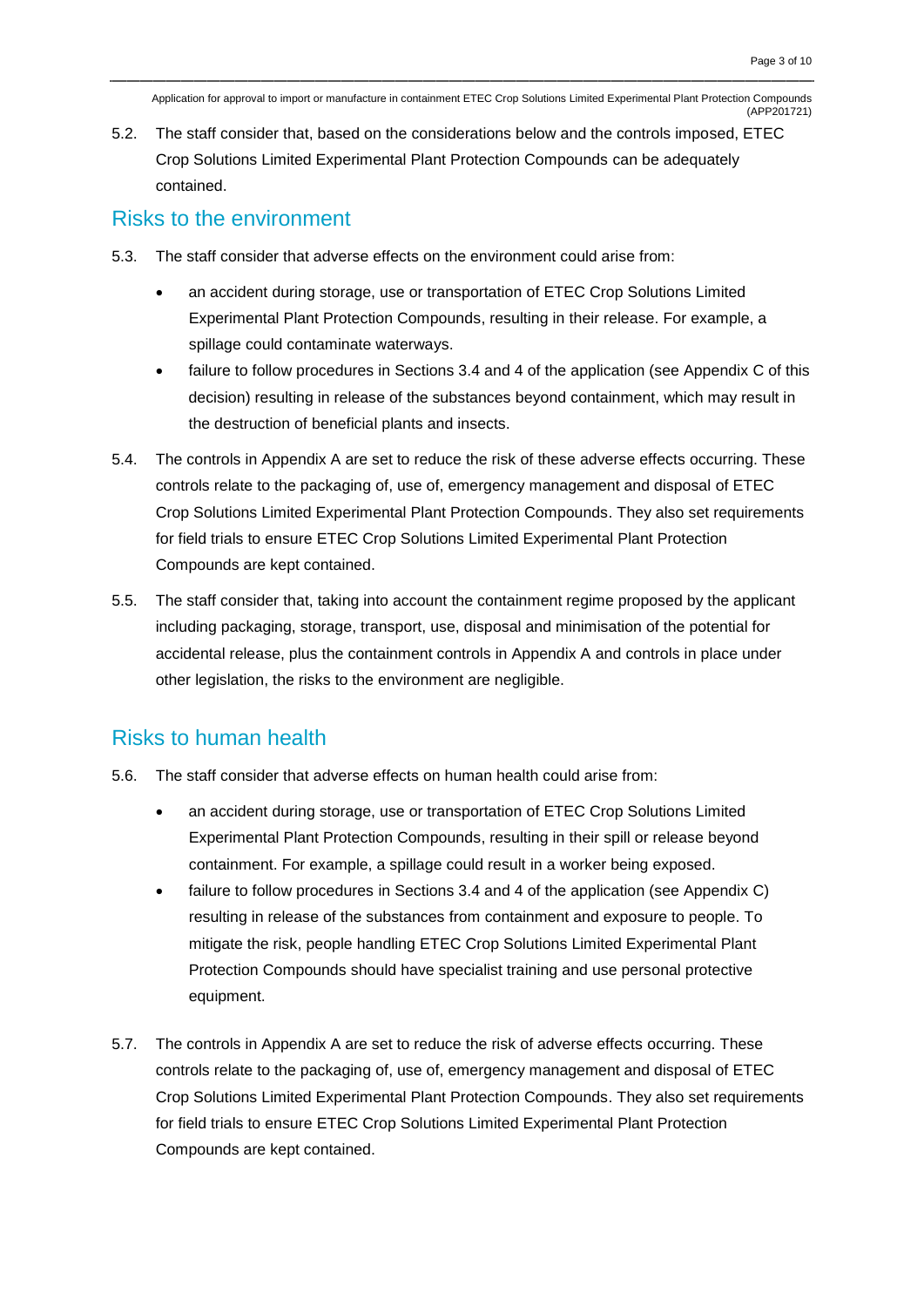5.8. The staff consider that, taking into account the containment regime proposed by the applicant, the containment controls in Appendix A and controls in place under other legislation, the risks to human health and welfare are negligible.

#### Risks to the relationship of Māori to the Environment

- 5.9. The staff note that ETEC Crop Solutions Limited Experimental Plant Protection Compounds have the potential to pose an ecotoxicity hazards to the environment. These hazards give rise to the potential for cultural risk. Cultural risk may result in the deterioration of the mauri of taonga flora and fauna species, the environment and the general health and well-being of individuals and the community.
- 5.10. In general, the introduction and use of hazardous substances has the potential to inhibit the ability of iwi/Māori to fulfil their role as kaitiaki. This is particularly in relation to the guardianship of waterways, given the ecotoxic nature of some substances to aquatic species, and potential risks to the mauri ora of human health under prolonged exposure to some substances.
- 5.11. Based on the information provided by the applicant, including the proposed use pattern and the containment controls for ETEC Crop Solutions Limited Experimental Plant Protection Compounds, the staff consider that the risks to Māori culture or their traditional relationships with ancestral lands, water, sites, wāhi tapu, valued flora and fauna or other taonga are likely to be negligible.
- 5.12. In addition, should the use, transport or disposal of the substances result in the contamination of waterways, the approval holder must notify iwi authorities. This should include advising them of the contamination, its location, and the measures taken in response.

### 6. Controls

- 6.1. Under section 32 of the Act, a containment approval must include controls for each of the applicable matters specified in Schedule 3 of the Act and may include controls that provide for any other matters on order to give effect to the purpose of the Act.
- 6.2. The purpose of the controls is to ensure that the substances can be adequately contained.
- 6.3. Schedule 3 requires that the following matters be addressed:
	- preventing the escape of the contained hazardous substance and preventing the contamination of the facility
	- excluding unwanted organisms from the facility or controlling organisms within the facility
	- excluding unauthorised people from the facility
	- preventing unintended release of the substance by experimenters
	- controlling the effects of any accidental release of the substance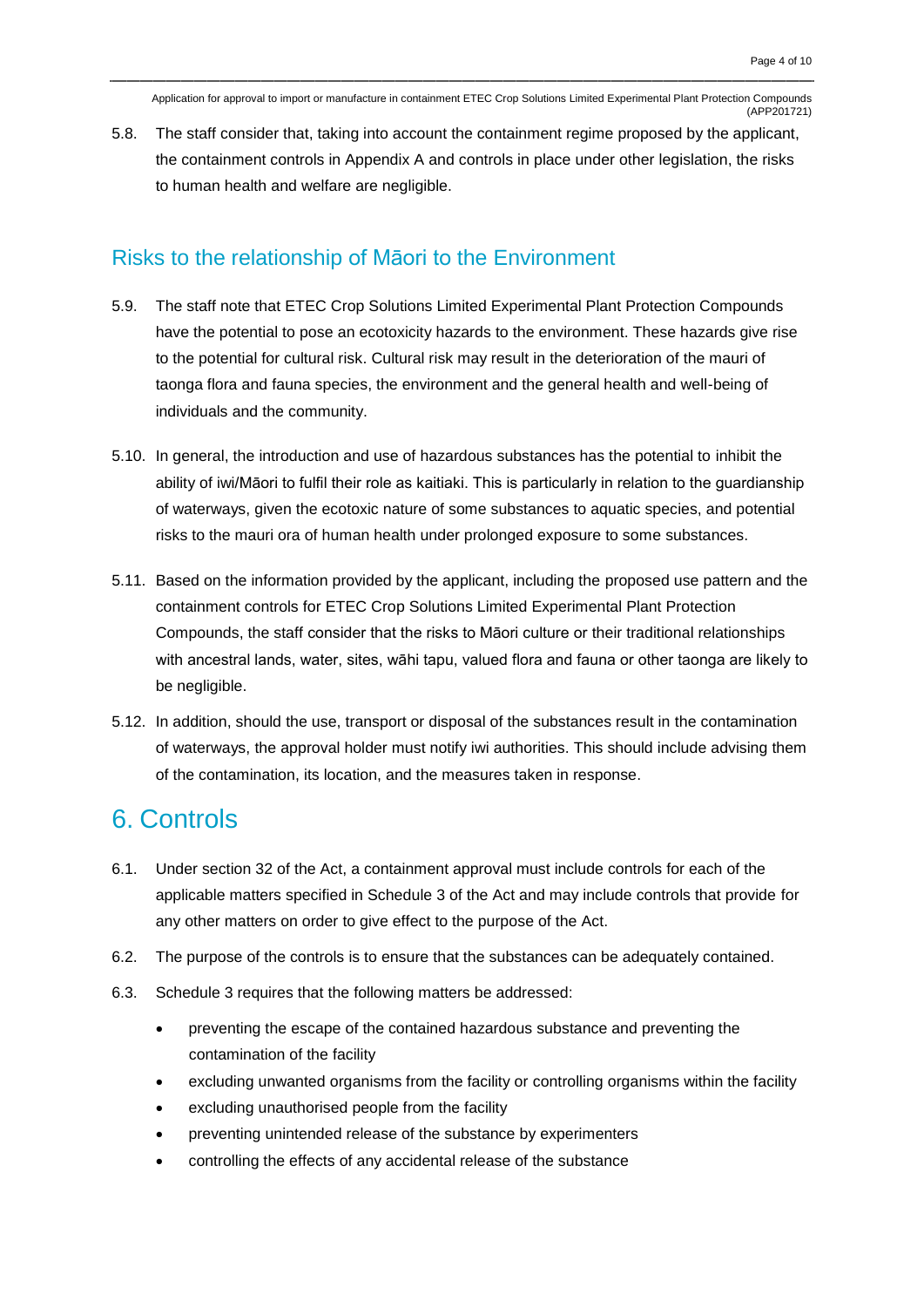- inspection and monitoring requirements of the containment facility.
- 6.4. In Sections 3.4 and 4 of the application form, the applicant has indicated how the Schedule 3 matters will be addressed. This includes the careful selection of the trial sites, management plans and the use of qualified staff to carry out the trials.
- 6.5. Taking the Schedule 3 requirements and the applicant's proposed controls into account, the staff have prepared a set of controls that they consider should be applied to ETEC Crop Solutions Limited Experimental Plant Protection Compounds. The controls to be imposed on this approval are listed in Appendix A and the staff consider that they will ensure that the substances are contained.
- 6.6. The applicant was given an opportunity to comment on the proposed controls as set out in this decision. The applicant had no issues with the proposed controls.

### 7. Decision

- 7.1. Pursuant to the section 32 of the Act, I have considered this application to import or manufacture hazardous substances in containment made under section 31 of the Act and have applied the relevant sections of the Act and clauses of the Hazardous Substances and New Organisms (Methodology) Order 1998 ("the Methodology") as detailed in the decision path and explanatory notes available from the EPA website<sup>2</sup>.
- 7.2. Having considered the risks associated with ETEC Crop Solutions Limited Experimental Plant Protection Compounds, I am satisfied that the controls imposed will result in the substances being adequately contained.
- 7.3. The application to import or manufacture in containment ETEC Crop Solutions Limited Experimental Plant Protection Compounds for the purpose of research and development is approved with controls as set out in Appendix A and in accordance with the relevant provisions of the Act and the Methodology.
- 7.4. This approval is valid until 31 May 2018.

**Rob Forlong Date: Date: Date:** Chief Executive, EPA

<u>.</u>

<sup>&</sup>lt;sup>2</sup><http://www.epa.govt.nz/publications/er-pr-02-decision-paths.pdf>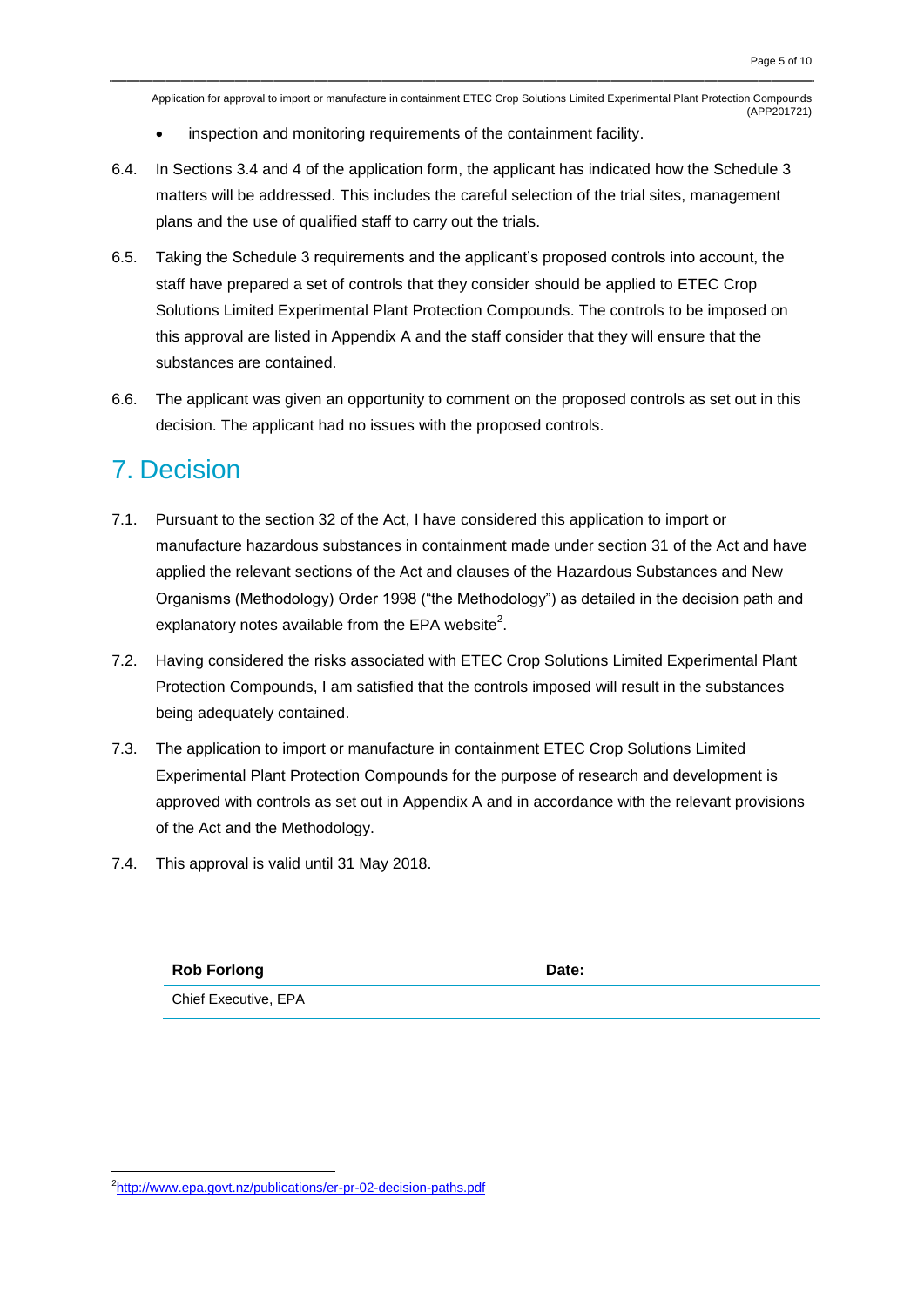## APPENDIX A: Controls applying to ETEC Crop Solutions Limited Experimental Plant Protection Compounds

### **General**

- 1. This approval expires on 31 May 2018.
- 2. This approval applies exclusively to substances being studied by or on behalf of ETEC Crop Solutions Limited who are referred to in the controls as the "approval user".
- 3. This approval does not apply to substances with any hazardous property in classes 1, 2, 3.2, 4 or 5.
- 4. The approval user may import a maximum of 100 kg or 100 litres of each ETEC Crop Solutions Limited Experimental Plant Protection Compound over the term of this approval.

#### **Packaging and Information**

- 5. The approval user must ensure that each ETEC Crop Solutions Limited Experimental Plant Protection Compound is securely packed in containers on entry to New Zealand that comply with the Hazardous Substances (Packaging) Regulations 2001.
- 6. The approval user must ensure that information on safety precautions necessary to provide safeguards against any of the substance's physical, toxic and ecotoxic properties accompanies each substance at all stages of its lifecycle in New Zealand. This must include, but not be limited to, information on the protective clothing that is to be used when handling the substance and first aid measures for immediate action pending medical attention.
- 7. The approval user must ensure that packages containing a ETEC Crop Solutions Limited Experimental Plant Protection Compound are:
	- a. labelled in accordance with the Hazardous Substances (Identification) Regulations 2001; and
	- b. labelled with instructions requiring that any of the substance remaining after its trial must be returned in the original container to the approval user.

#### **Notification**

- 8. The approval user must ensure that notification of each substance imported or manufactured under this approval is made in writing to the EPA at least 10 working days before the start of any trial using a substance covered by this approval. Notification must include:
	- (i) a unique identifier for the substance;
	- (ii) it's composition details;
	- (iii) a project plan for the trial, containing information as specified in Appendix B;
	- (iv) a safety data sheet and/or any known hazard information; and
	- (v) the following information: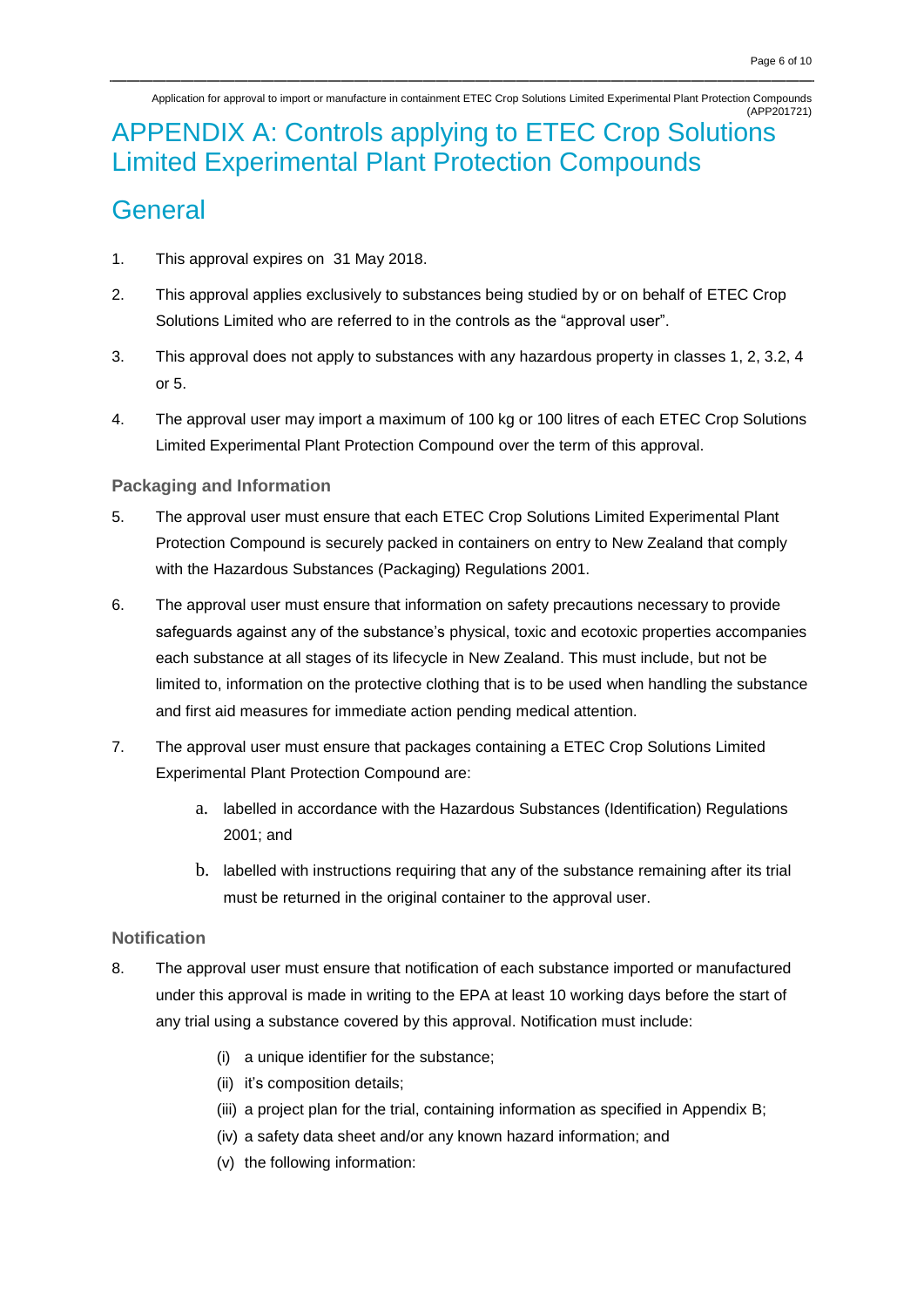| Substance Name              | <b>ETEC Crop Solutions Limited Experimental Plant</b><br><b>Protection Compounds</b> |
|-----------------------------|--------------------------------------------------------------------------------------|
| <b>Application Number</b>   | APP201721                                                                            |
| <b>HSNO Approval Number</b> |                                                                                      |

#### **Field trial sites**

- 9. The approval user must take measures to ensure that no person enters a trial site without the express permission of the approval user's representative on site. Signs must be displayed at all entrances to the trial site that state that an ETEC Crop Solutions Limited Experimental Plant Protection Compound is at the site and that:
	- a. the site is subject to a field trial of a hazardous substance; and
	- b. unauthorised access to the site is not permitted, and;
	- c. the telephone number of the approval holder's representative on site.
- 10. Where animals are in the vicinity, the approval user must ensure that trial sites are secured by stock proof fencing to exclude animals not taking part in a trial.

#### **Field trials**

- 11. The approval user must ensure that the trials are undertaken in accordance with Sections 3.4 and 4 of the application form (see Appendix C) and the Project Plan (see Appendix B) which accompanies the notification of each substance.
- 12. The approval user must ensure that the trials do not result in exposure of ETEC Crop Solutions Limited Experimental Plant Protection Compounds to any residential building or workplace, which is not related to the trial.
- 13. The approval user must ensure that a record is kept of each application of an ETEC Crop Solutions Limited Experimental Plant Protection Compound. This record must include, but not be limited to, details representing all matters referred to in Regulation 6(1) of the Hazardous Substances (Classes 6, 8, and 9 Controls) Regulations 2001. Each record of application must be kept for three years after the date on which the final trial is completed under this approval.
- 14. The approval user must ensure that the personnel applying the substances to the crops comply with Section 3.4 of the application form (see Appendix C) and the requirements of these controls in order to adequately manage the substances.

#### **Emergency Management**

15. Any person handling ETEC Crop Solutions Limited Experimental Plant Protection Compounds must comply with the emergency management provisions as prescribed by the Hazardous Substances (Emergency Management) Regulations 2001.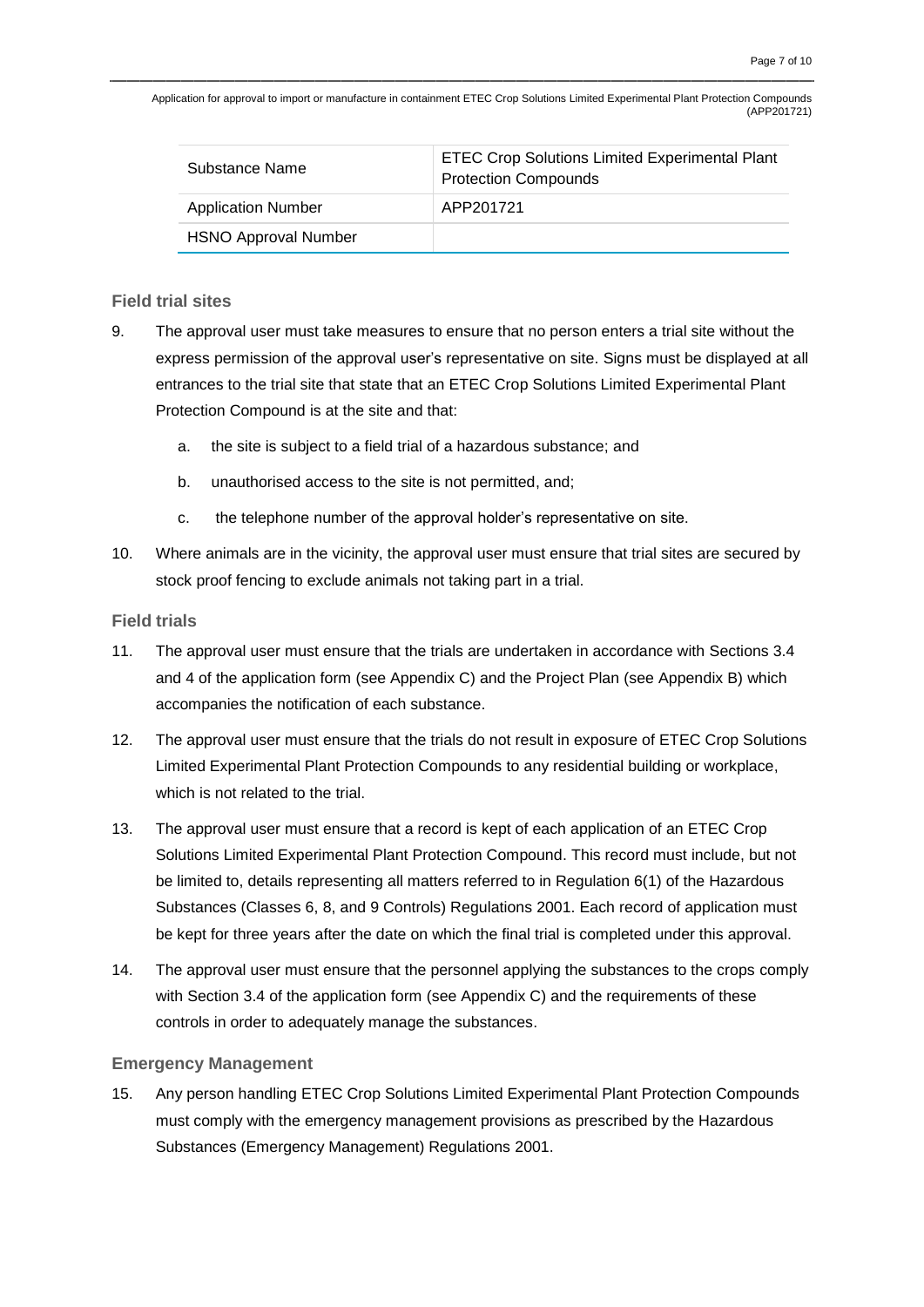16. The approval user must ensure that any spillage of an ETEC Crop Solutions Limited Experimental Plant Protection Compounds, including contaminated material, is collected, placed in a sealed container and disposed of at an appropriate facility.

#### **Disposal**

- 17. The approval user must ensure that disposal of ETEC Crop Solutions Limited Experimental Plant Protection Compounds is carried out in a manner compliant with the Hazardous Substances (Disposal) Regulations 2001.
- 18. The approval user must use or dispose of all of the substances before the expiry of this approval.

#### **Breach of containment**

19. If for any reason a breach of containment occurs, the approval user must notify the EPA within 24 hours of the breach being detected. If a breach in containment results in contamination of a waterway, the relevant regional council and the local iwi authorities must be advised. This should include advising them of the contamination, its location and measures taken in response. Contact details for iwi authorities are available from the relevant regional council.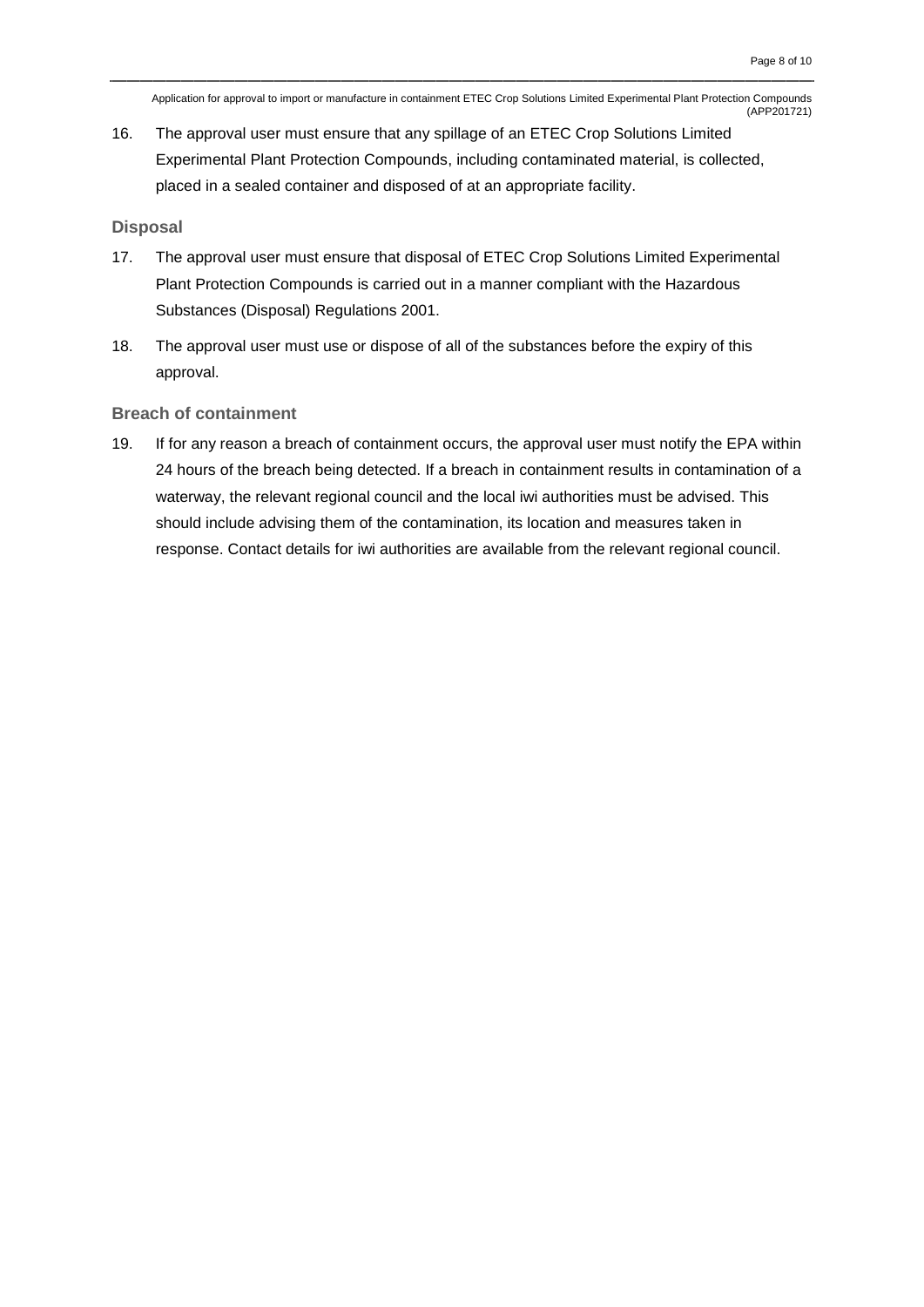### Appendix B: Contents of Project Plan

The Project Plan to be supplied for each substance must contain information on the following points:

- 1. Identification and contact details of the person with overall responsibility for the trial
- 2. Unequivocal identification and quantity of substance
- 3. Project title
- 4. Purpose
- 5. Address of each trial location
- 6. Plot size and total treated area
- 7. Application method, application period and application rate
- 8. Protection of bees
- 9. Protection of birds (if substance is used as a seed treatment)
- 10. The security systems and containment provisions specific to the location
- 11. A copy of the trial protocol (or study plan)
- 12. Trial dates (start and completion)
- 13. Disposal of treated produce and any unused substance.